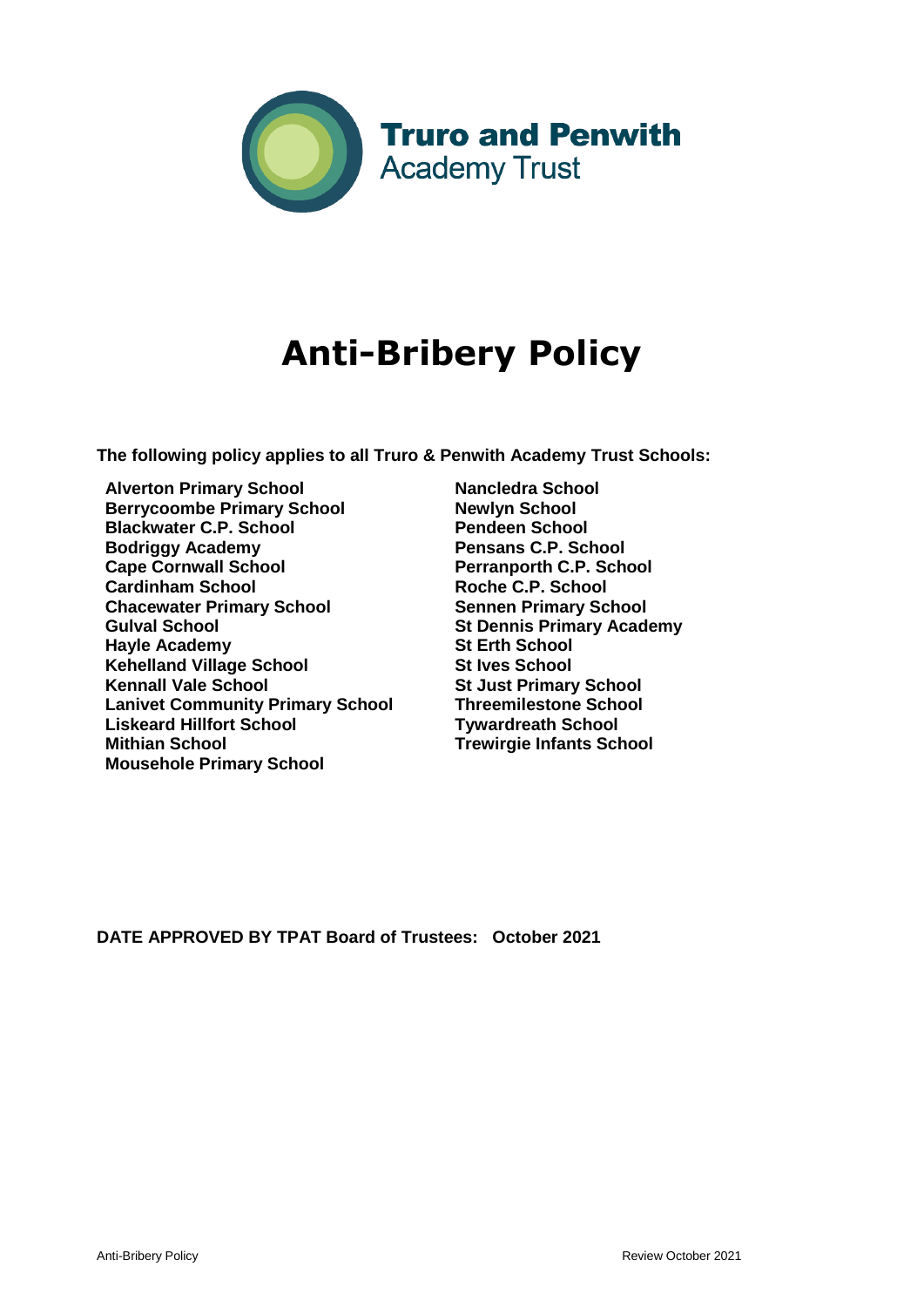

# **Truro and Penwith Academy Trust**

## **Anti-Bribery Policy Statement**

### **Introduction**

The Trust has a zero-tolerance for bribery and corruption. The Trust's reputation with the community it serves and other stakeholders is underpinned by ethical behaviour, financial probity and honesty. The Trust aims to limit its exposure to bribery by:

- setting out a clear anti-bribery policy, which is proportionate to the risks that the Trust is exposed to;
- embedding awareness and understanding of the Trust's anti-bribery policy amongst all staff, "associated persons" (any person performing services for or on behalf of the Trust), and external persons/organisations with whom the Trust has commercial relations;
- training staff as appropriate so that they can recognise and avoid the use of bribery by themselves and others;
- encouraging staff to be vigilant and to report any suspicion of bribery, providing them with suitable channels of and ensuring sensitive information is treated appropriately;
- rigorously investigating instances of alleged bribery in accordance with the Trust's whistleblowing, disciplinary and other procedures; and assisting the Police and other appropriate authorities in any resultant prosecution;
- taking firm and vigorous action against any individual(s) involved in bribery.

### **The Policy**

This policy applies to all employees and anyone acting for, or on behalf of, the Trust ("associated persons"), including directors, governors, other volunteers, temporary workers, consultants and contractors.

All employees and associated persons are responsible for maintaining the highest standards of business conduct and are expected to behave honestly and with integrity. Any breach of this policy will constitute a serious disciplinary offence, which may lead to dismissal and may become a criminal matter for the individual.

The Trust prohibits employees and associated persons from offering, giving, soliciting or accepting any bribe. The bribe might include cash, a gift or other inducement, to or from any person or organisation, wherever they are situated, and irrespective of whether or not they are a public official/body or private person or company, by any individual director, governor, employee, agent or other person or body acting on the Trust's behalf. The bribe might be made in order to:

- gain any commercial, contractual or regulatory advantage for the Trust in a way which is unethical;
- gain any personal advantage, pecuniary, or otherwise, for the individual or anyone connected with the individual.

This policy is not intended to prohibit appropriate corporate entertainment and/or hospitality undertaken in connection with the Trust's business activities, provided the activity is customary under the circumstances, is proportionate, and is properly recorded/disclosed to the Trust in accordance with its *Fraud and Corruption Policy* and *Declaration of Gifts and Hospitality Policy.*